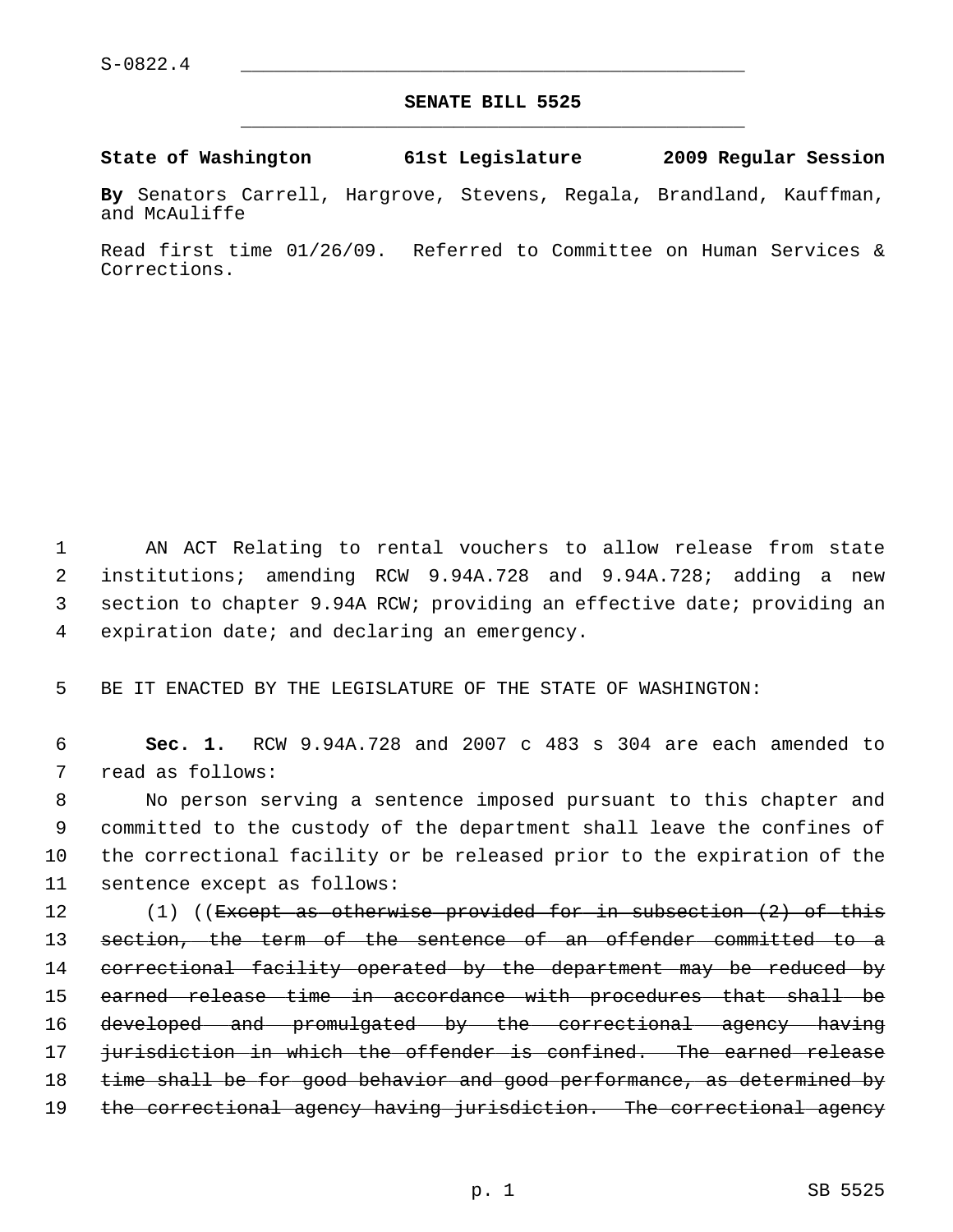1 shall not credit the offender with earned release credits in advance of 2 the offender actually earning the credits. Any program established 3 pursuant to this section shall allow an offender to earn early release 4 credits for presentence incarceration. If an offender is transferred 5 from a county jail to the department, the administrator of a county 6 jail facility shall certify to the department the amount of time spent 7 in custody at the facility and the amount of earned release time. An 8 offender who has been convicted of a felony committed after July 23, 9 1995, that involves any applicable deadly weapon enhancements under RCW 10 9.94A.533 (3) or (4), or both, shall not receive any good time credits 11 or earned release time for that portion of his or her sentence that 12 results from any deadly weapon enhancements. 13 (a) In the case of an offender convicted of a serious violent

14 offense, or a sex offense that is a class A felony, committed on or 15 after July 1, 1990, and before July 1, 2003, the aggregate earned 16 release time may not exceed fifteen percent of the sentence. In the 17 case of an offender convicted of a serious violent offense, or a sex 18 offense that is a class A felony, committed on or after July 1, 2003, 19 the aggregate earned release time may not exceed ten percent of the 20 sentence.

21  $(b)(i)$  In the case of an offender who qualifies under  $(b)(ii)$  of 22 this subsection, the aggregate earned release time may not exceed fifty 23 percent of the sentence.

 $24$  (ii) An offender is qualified to earn up to fifty percent of 25 aggregate earned release time under this subsection (1)(b) if he or  $26$  she:

- 27 (A) Is classified in one of the two lowest risk categories under 28 (b)(iii) of this subsection;
- $29$  (B) Is not confined pursuant to a sentence for:

30  $(+1)$  A sex offense;

31 (II) A violent offense;

- 32 (III) A crime against persons as defined in RCW 9.94A.411;
- 33 (IV) A felony that is domestic violence as defined in RCW  $34$   $10.99.020j$
- 35  $\forall$  +  $\forall$  +  $\forall$  +  $\forall$  +  $\forall$  +  $\forall$  +  $\forall$  +  $\forall$  +  $\forall$  +  $\forall$  +  $\forall$  +  $\forall$  +  $\forall$  +  $\forall$  +  $\forall$  +  $\forall$  +  $\forall$  +  $\forall$  +  $\forall$  +  $\forall$  +  $\forall$  +  $\forall$  +  $\forall$  +  $\forall$  +  $\forall$  +  $\forall$  +  $\forall$  +  $\forall$  +  $\forall$  +  $\forall$  +  $\forall$  +

36 (VI) A violation of, or an attempt, solicitation, or conspiracy to

- 37 violate, RCW 69.50.401 by manufacture or delivery or possession with
- 38 intent to deliver methamphetamine; or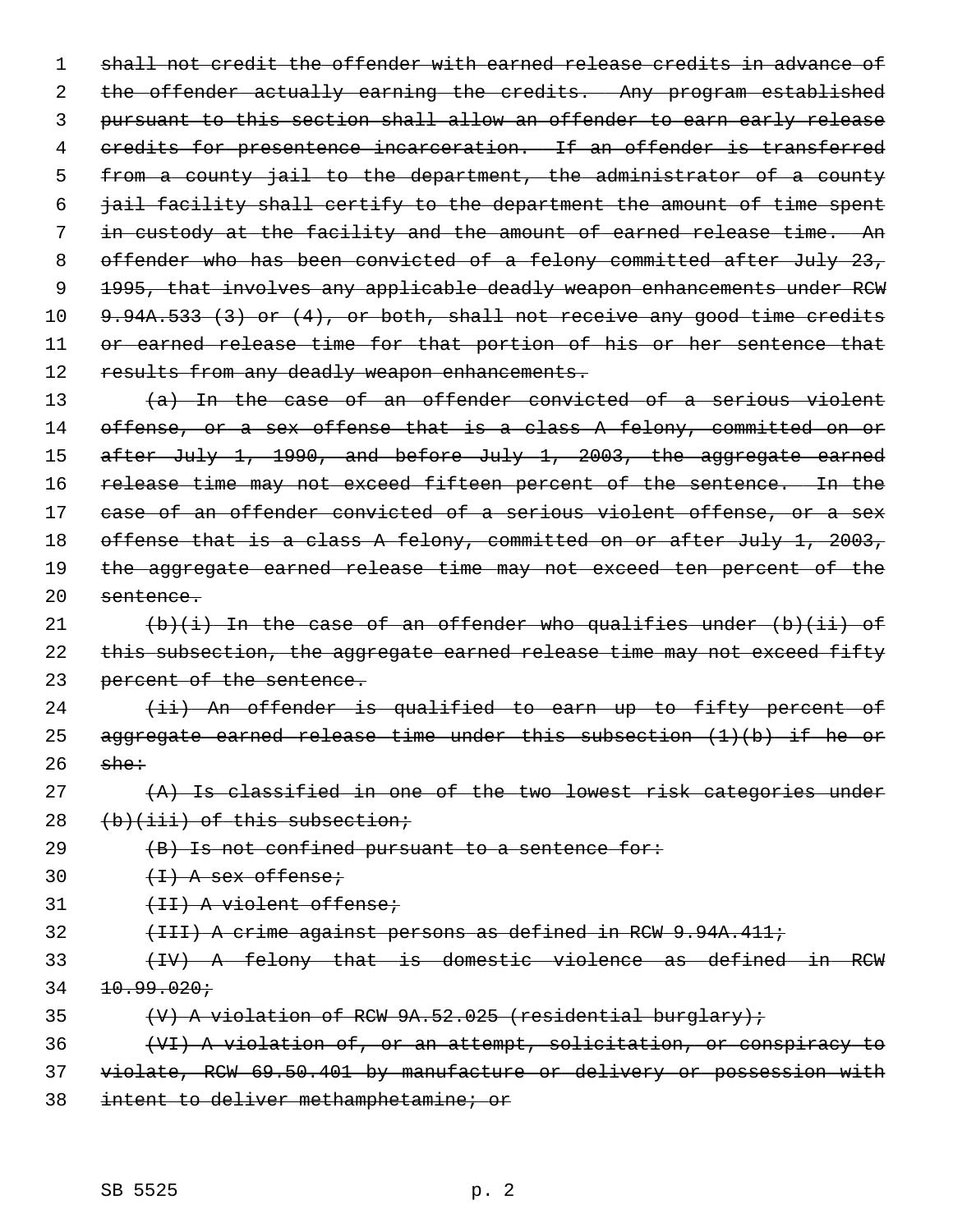- 1 (VII) A violation of, or an attempt, solicitation, or conspiracy to
- 2 violate, RCW  $69.50.406$  (delivery of a controlled substance to a minor);
- 3 (C) Has no prior conviction for:
- $4 + 1)$  A sex offense;
- 5 (II) A violent offense;
- 6 (III) A crime against persons as defined in RCW 9.94A.411;
- 7 (IV) A felony that is domestic violence as defined in RCW  $8 + 10.99.020$
- 9 (V) A violation of RCW 9A.52.025 (residential burglary);
- 10 (VI) A violation of, or an attempt, solicitation, or conspiracy to 11 violate, RCW 69.50.401 by manufacture or delivery or possession with 12 intent to deliver methamphetamine; or
- 13 (VII) A violation of, or an attempt, solicitation, or conspiracy to 14 violate, RCW 69.50.406 (delivery of a controlled substance to a minor); 15 (D) Participates in programming or activities as directed by the 16 offender's individual reentry plan as provided under RCW 72.09.270 to 17 the extent that such programming or activities are made available by 18 the department; and
- 19 (E) Has not committed a new felony after July 22, 2007, while under 20 community supervision, community placement, or community custody.
- 21 (iii) For purposes of determining an offender's eligibility under 22 this subsection  $(1)(b)$ , the department shall perform a risk assessment 23 of every offender committed to a correctional facility operated by the 24 department who has no current or prior conviction for a sex offense, a 25 violent offense, a crime against persons as defined in RCW 9.94A.411, 26 a felony that is domestic violence as defined in RCW 10.99.020, a 27 violation of RCW 9A.52.025 (residential burglary), a violation of, or 28 an attempt, solicitation, or conspiracy to violate, RCW 69.50.401 by 29 manufacture or delivery or possession with intent to deliver 30 methamphetamine, or a violation of, or an attempt, solicitation, or 31 conspiracy to violate, RCW 69.50.406 (delivery of a controlled 32 substance to a minor). The department must classify each assessed 33 offender in one of four risk categories between highest and lowest  $34$  risk.
- $35$  (iv) The department shall recalculate the earned release time and 36 reschedule the expected release dates for each qualified offender under  $37$  this subsection  $(1)(b)$ .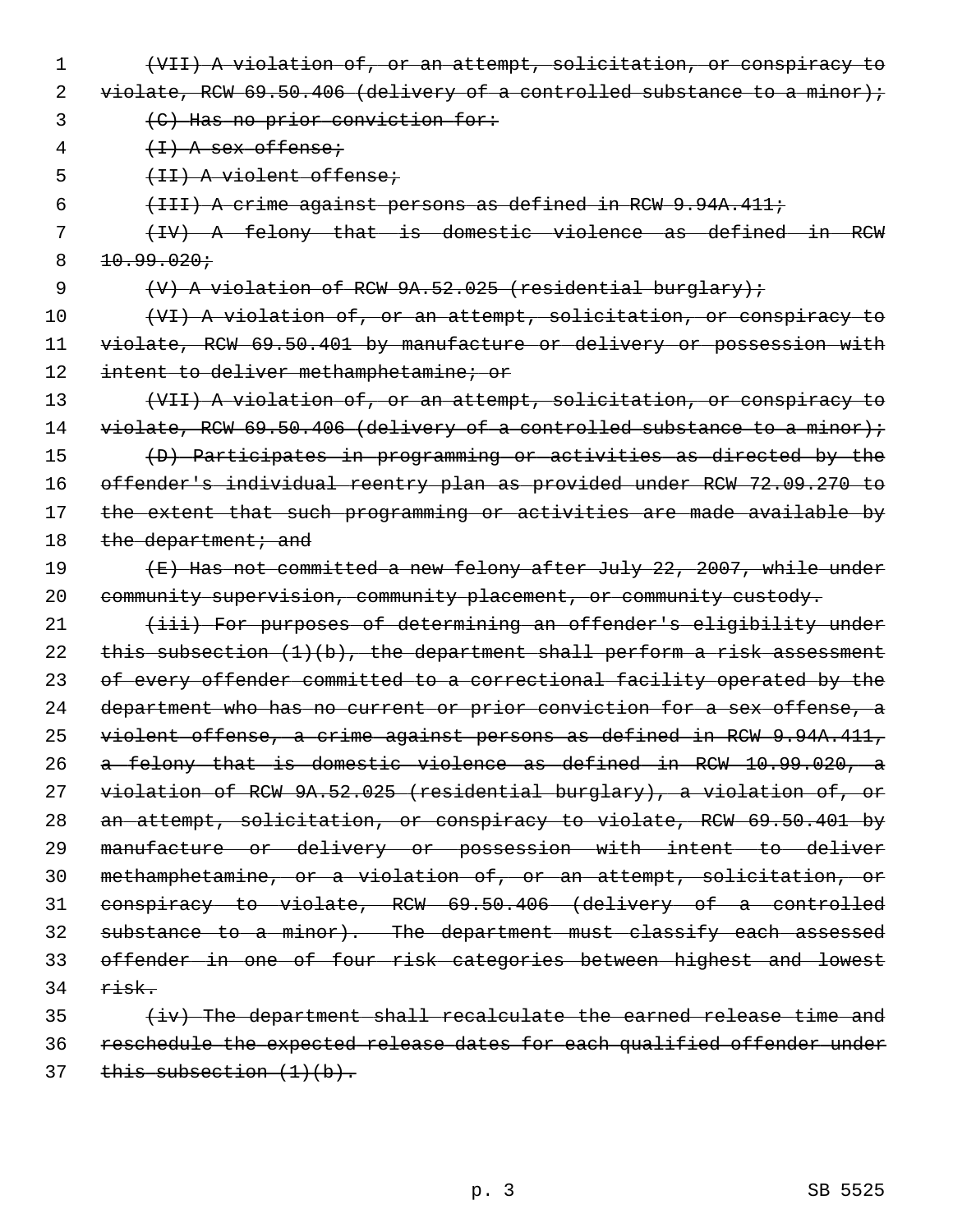- 1 (v) This subsection (1)(b) applies retroactively to eligible 2 offenders serving terms of total confinement in a state correctional 3 facility as of July 1, 2003.
- 4 (vi) This subsection (1)(b) does not apply to offenders convicted 5 after July 1, 2010.
- $6$  (c) In no other case shall the aggregate earned release time exceed 7 one-third of the total sentence;

 $8$  (2)(a) A person convicted of a sex offense or an offense 9 categorized as a serious violent offense, assault in the second degree, 10 vehicular homicide, vehicular assault, assault of a child in the second 11 degree, any crime against persons where it is determined in accordance 12 with RCW 9.94A.602 that the offender or an accomplice was armed with a 13 deadly weapon at the time of commission, or any felony offense under 14 chapter 69.50 or 69.52 RCW, committed before July 1, 2000, may become 15 eligible, in accordance with a program developed by the department, for 16 transfer to community custody status in lieu of earned release time 17 pursuant to subsection (1) of this section;

18 (b) A person convicted of a sex offense, a violent offense, any 19 crime against persons under RCW 9.94A.411(2), or a felony offense under 20 chapter 69.50 or 69.52 RCW, committed on or after July 1, 2000, may 21 become eligible, in accordance with a program developed by the 22 department, for transfer to community custody status in lieu of earned 23 release time pursuant to subsection (1) of this section;

24  $\left\{\left.\mathbf{c}\right\}\right\}$  The department shall, as a part of its program for release to 25 the community in lieu of earned release, require the offender to 26 propose a release plan that includes an approved residence and living 27 arrangement. All offenders with community placement or community 28 custody terms eligible for release to community custody status in lieu 29 of earned release shall provide an approved residence and living 30 arrangement prior to release to the community;

 $\{d\}$  The department may deny transfer to community custody status in lieu of earned release time pursuant to subsection (1) of this section if the department determines an offender's release plan, including proposed residence location and living arrangements, may violate the conditions of the sentence or conditions of supervision, place the offender at risk to violate the conditions of the sentence, place the offender at risk to reoffend, or present a risk to victim safety or community safety. The department's authority under this section is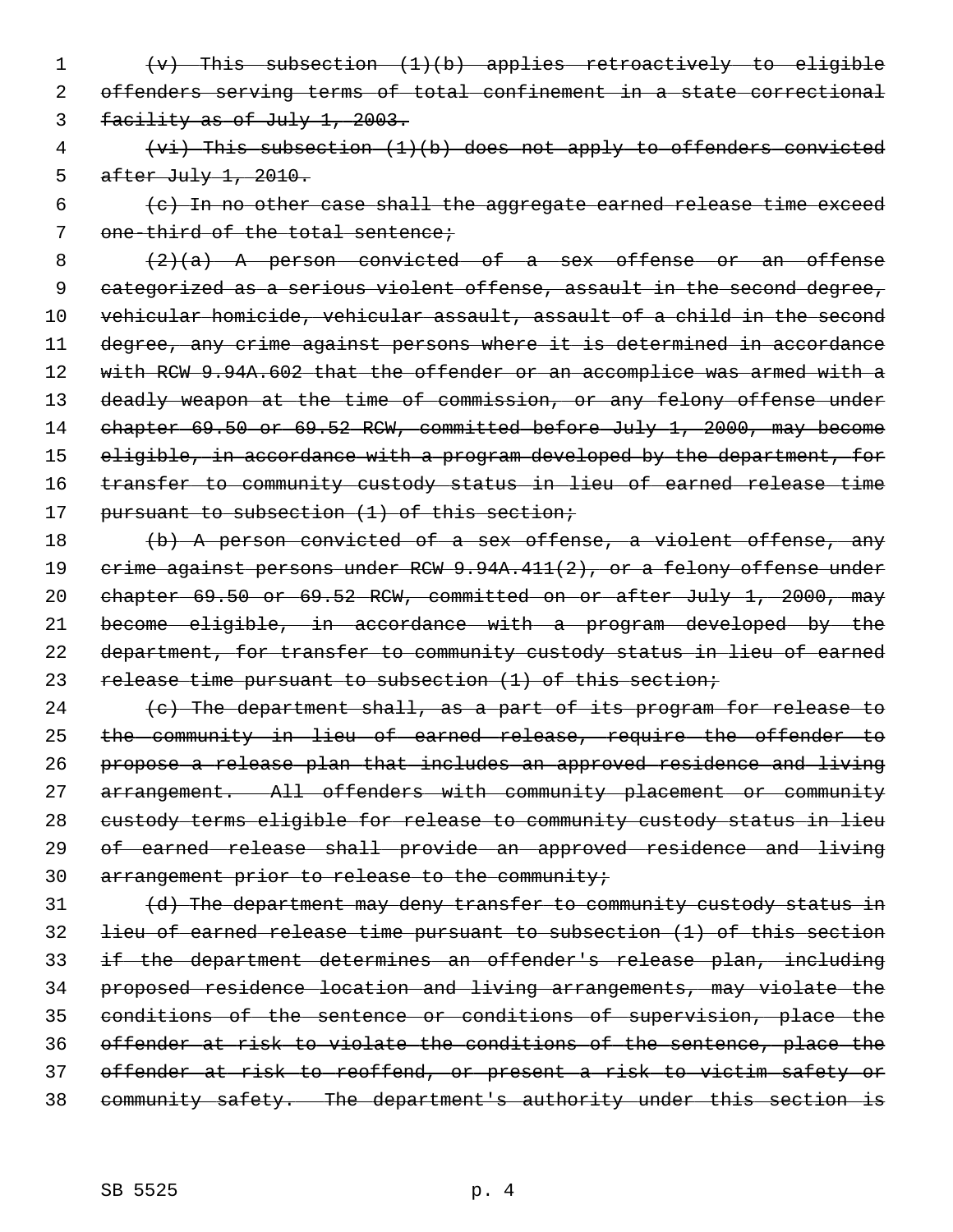1 independent of any court-ordered condition of sentence or statutory 2 provision regarding conditions for community custody or community  $3$  placement; 4 (e) If the department denies transfer to community custody status 5 in lieu of earned early release pursuant to (d) of this subsection, the 6 department may transfer an offender to partial confinement in lieu of 7 earned early release up to three months. The three months in partial 8 confinement is in addition to that portion of the offender's term of 9 confinement that may be served in partial confinement as provided in 10 this section; 11 (f) An offender serving a term of confinement imposed under RCW 12 9.94A.670(4)(a) is not eligible for earned release credits under this 13 section; 14  $(3)$ )) An offender may earn early release time as authorized by 15 section 3 of this act. 16 (2) An offender may leave a correctional facility pursuant to an 17 authorized furlough or leave of absence. In addition, offenders may 18 leave a correctional facility when in the custody of a corrections 19 officer or officers; 20  $((+4))$   $(3)(a)$  The secretary may authorize an extraordinary medical 21 placement for an offender when all of the following conditions exist: 22 (i) The offender has a medical condition that is serious enough to 23 require costly care or treatment; 24 (ii) The offender poses a low risk to the community because he or 25 she is physically incapacitated due to age or the medical condition; 26 and 27 (iii) Granting the extraordinary medical placement will result in 28 a cost savings to the state. 29 (b) An offender sentenced to death or to life imprisonment without 30 the possibility of release or parole is not eligible for an 31 extraordinary medical placement. 32 (c) The secretary shall require electronic monitoring for all 33 offenders in extraordinary medical placement unless the electronic 34 monitoring equipment interferes with the function of the offender's 35 medical equipment or results in the loss of funding for the offender's 36 medical care. The secretary shall specify who shall provide the 37 monitoring services and the terms under which the monitoring shall be 38 performed.

p. 5 SB 5525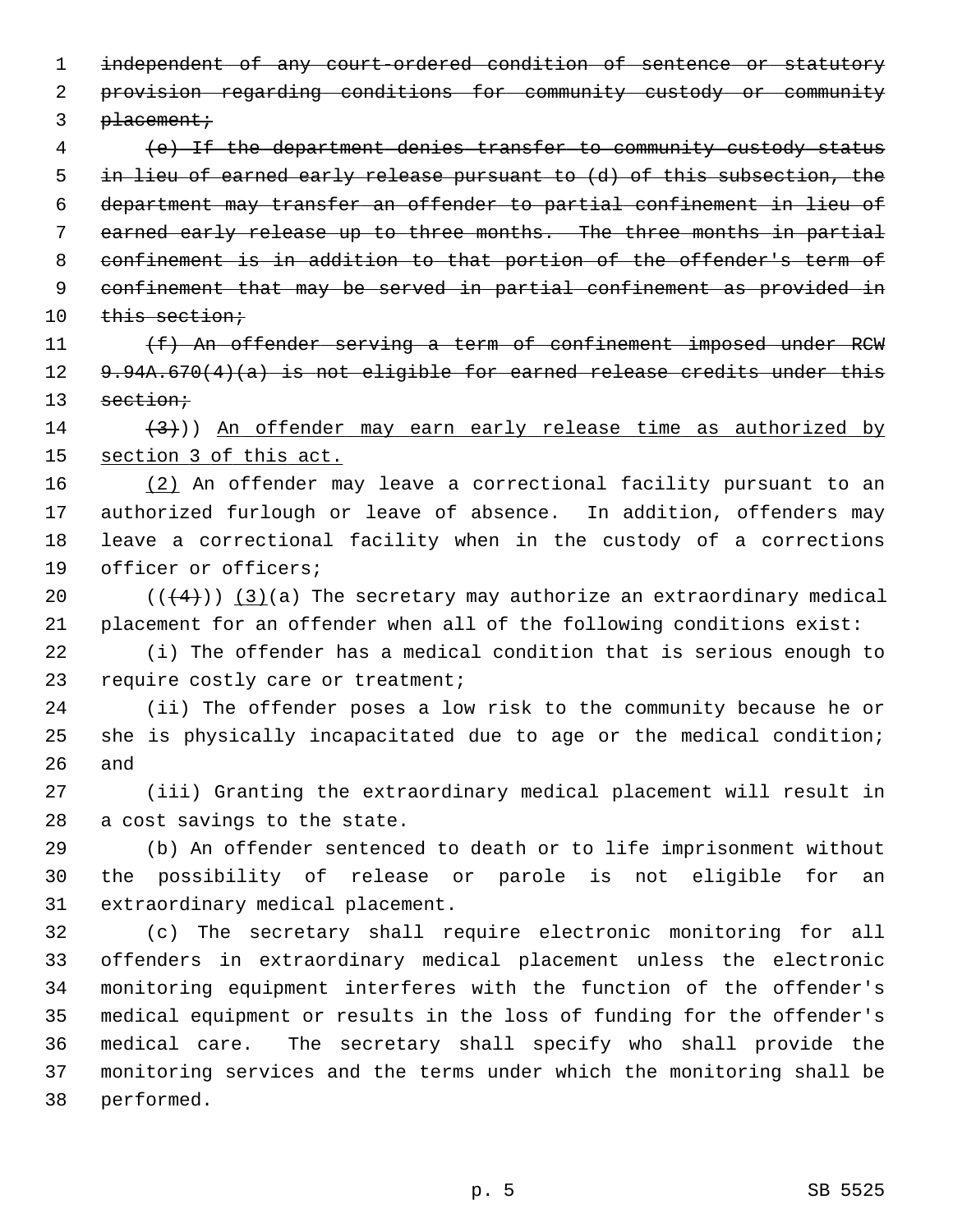1 (d) The secretary may revoke an extraordinary medical placement 2 under this subsection at any time.

 3 (e) Persistent offenders are not eligible for extraordinary medical 4 placement;

 $5$  (( $(5)$ )) (4) The governor, upon recommendation from the clemency and 6 pardons board, may grant an extraordinary release for reasons of 7 serious health problems, senility, advanced age, extraordinary 8 meritorious acts, or other extraordinary circumstances;

9  $((+6))$  (5) No more than the final six months of the offender's 10 term of confinement may be served in partial confinement designed to 11 aid the offender in finding work and reestablishing himself or herself 12 in the community. This is in addition to that period of earned early 13 release time that may be exchanged for partial confinement pursuant to 14 ((subsection  $(2)(e)$ )) section  $3(5)(d)$  of this ((section)) act;

15  $((+7))$  (6) The governor may pardon any offender;

16 ( $(\{8\})$ ) (7) The department may release an offender from confinement 17 any time within ten days before a release date calculated under this 18 section; and

19  $((+9))$  (8) An offender may leave a correctional facility prior to 20 completion of his or her sentence if the sentence has been reduced as 21 provided in RCW 9.94A.870.

22 Notwithstanding any other provisions of this section, an offender 23 sentenced for a felony crime listed in RCW 9.94A.540 as subject to a 24 mandatory minimum sentence of total confinement shall not be released 25 from total confinement before the completion of the listed mandatory 26 minimum sentence for that felony crime of conviction unless allowed 27 under RCW  $9.94A.540$  ( $\frac{1}{7}$  however persistent offenders are not eligible 28 for extraordinary medical placement)).

29 **Sec. 2.** RCW 9.94A.728 and 2008 c 231 s 34 are each amended to read 30 as follows:

31 No person serving a sentence imposed pursuant to this chapter and 32 committed to the custody of the department shall leave the confines of 33 the correctional facility or be released prior to the expiration of the 34 sentence except as follows:

35 (1) ((Except as otherwise provided for in subsection (2) of this 36 section, the term of the sentence of an offender committed to a 37 correctional facility operated by the department may be reduced by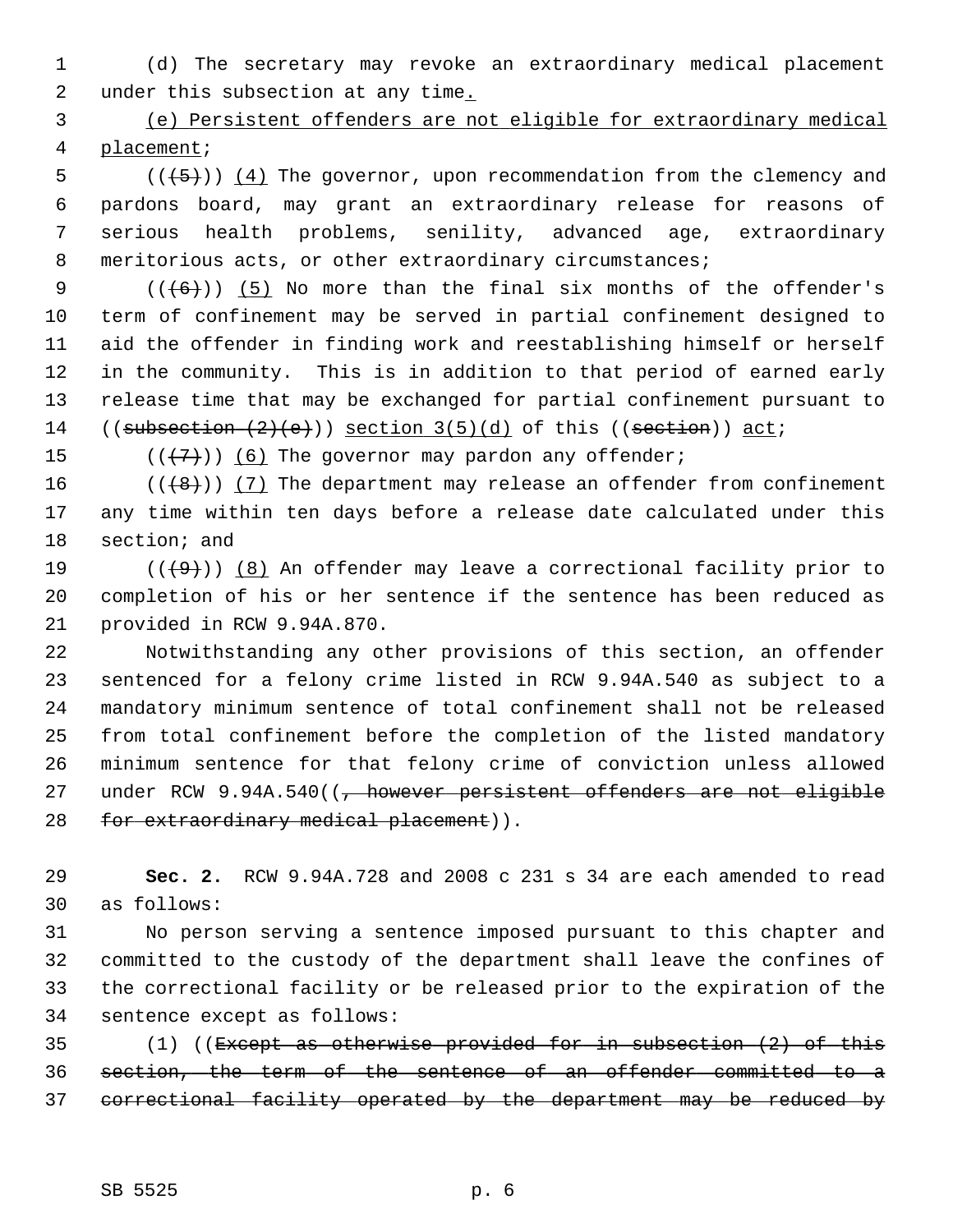1 earned release time in accordance with procedures that shall be 2 developed and promulgated by the correctional agency having 3 jurisdiction in which the offender is confined. The earned release 4 time shall be for good behavior and good performance, as determined by 5 the correctional agency having jurisdiction. The correctional agency 6 shall not credit the offender with earned release credits in advance of 7 the offender actually earning the credits. Any program established 8 pursuant to this section shall allow an offender to earn early release 9 credits for presentence incarceration. If an offender is transferred 10 from a county jail to the department, the administrator of a county 11 *jail facility shall certify to the department the amount of time spent* 12 in custody at the facility and the amount of earned release time. An 13 offender who has been convicted of a felony committed after July 23, 14 1995, that involves any applicable deadly weapon enhancements under RCW 15 9.94A.533 (3) or (4), or both, shall not receive any good time credits 16 or earned release time for that portion of his or her sentence that 17 results from any deadly weapon enhancements.

18 (a) In the case of an offender convicted of a serious violent 19 offense, or a sex offense that is a class A felony, committed on or 20 after July 1, 1990, and before July 1, 2003, the aggregate earned 21 release time may not exceed fifteen percent of the sentence. In the 22 case of an offender convicted of a serious violent offense, or a sex 23 offense that is a class A felony, committed on or after July 1, 2003, 24 the aggregate earned release time may not exceed ten percent of the 25 sentence.

26  $(b)(i)$  In the case of an offender who qualifies under  $(b)(ii)$  of 27 this subsection, the aggregate earned release time may not exceed fifty 28 percent of the sentence.

29 (ii) An offender is qualified to earn up to fifty percent of 30 aggregate earned release time under this subsection (1)(b) if he or  $31$  she:

## 32 (A) Is classified in one of the two lowest risk categories under 33 (b)(iii) of this subsection;

34 (B) Is not confined pursuant to a sentence for:

 $35$   $(+1)$  A sex offense;

36 (II) A violent offense;

37 (III) A crime against persons as defined in RCW 9.94A.411;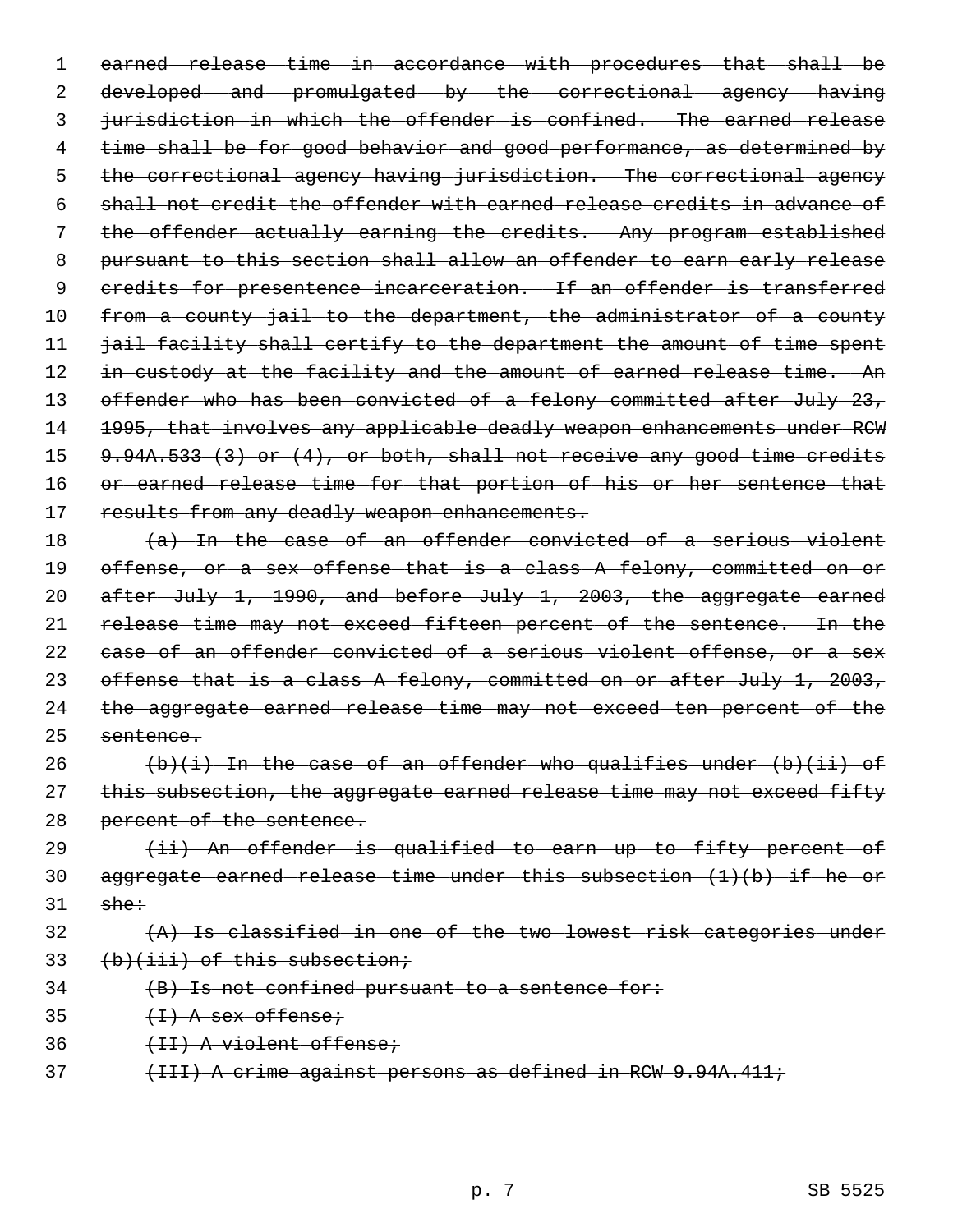| 1  | (IV) A felony that is domestic violence as defined in RCW                 |
|----|---------------------------------------------------------------------------|
| 2  | 10.99.020j                                                                |
| 3  | $(V)$ A violation of RCW 9A.52.025 (residential burglary);                |
| 4  | (VI) A violation of, or an attempt, solicitation, or conspiracy to        |
| 5  | violate, RCW 69.50.401 by manufacture or delivery or possession with      |
| 6  | intent to deliver methamphetamine; or                                     |
| 7  | (VII) A violation of, or an attempt, solicitation, or conspiracy to       |
| 8  | violate, RCW 69.50.406 (delivery of a controlled substance to a minor);   |
| 9  | (C) Has no prior conviction for:                                          |
| 10 | $\{f + \}$ A sex offense;                                                 |
| 11 | (II) A violent offense;                                                   |
| 12 | $\{$ III) A crime against persons as defined in RCW 9.94A.411;            |
| 13 | (IV) A felony that is domestic violence as defined in RCW                 |
| 14 | 10.99.020t                                                                |
| 15 | $(V)$ A violation of RCW 9A.52.025 (residential burglary);                |
| 16 | (VI) A violation of, or an attempt, solicitation, or conspiracy to        |
| 17 | violate, RCW 69.50.401 by manufacture or delivery or possession with      |
| 18 | intent to deliver methamphetamine; or                                     |
| 19 | (VII) A violation of, or an attempt, solicitation, or conspiracy to       |
| 20 | violate, RCW 69.50.406 (delivery of a controlled substance to a minor);   |
| 21 | (D) Participates in programming or activities as directed by the          |
| 22 | offender's individual reentry plan as provided under RCW 72.09.270 to     |
| 23 | the extent that such programming or activities are made available by      |
| 24 | the department; and                                                       |
| 25 | (E) Has not committed a new felony after July 22, 2007, while under       |
| 26 | community custody.                                                        |
| 27 | (iii) For purposes of determining an offender's eligibility under         |
| 28 | this subsection $(1)(b)$ , the department shall perform a risk assessment |
| 29 | of every offender committed to a correctional facility operated by the    |
| 30 | department who has no current or prior conviction for a sex offense, a    |
| 31 | violent offense, a crime against persons as defined in RCW 9.94A.411,     |
| 32 | a felony that is domestic violence as defined in RCW 10.99.020, a         |
| 33 | violation of RCW 9A.52.025 (residential burglary), a violation of, or     |
| 34 | an attempt, solicitation, or conspiracy to violate, RCW 69.50.401 by      |
| 35 | manufacture or delivery or possession with intent to deliver              |
| 36 | methamphetamine, or a violation of, or an attempt, solicitation, or       |
| 37 | conspiracy to violate, RCW 69.50.406 (delivery of a controlled            |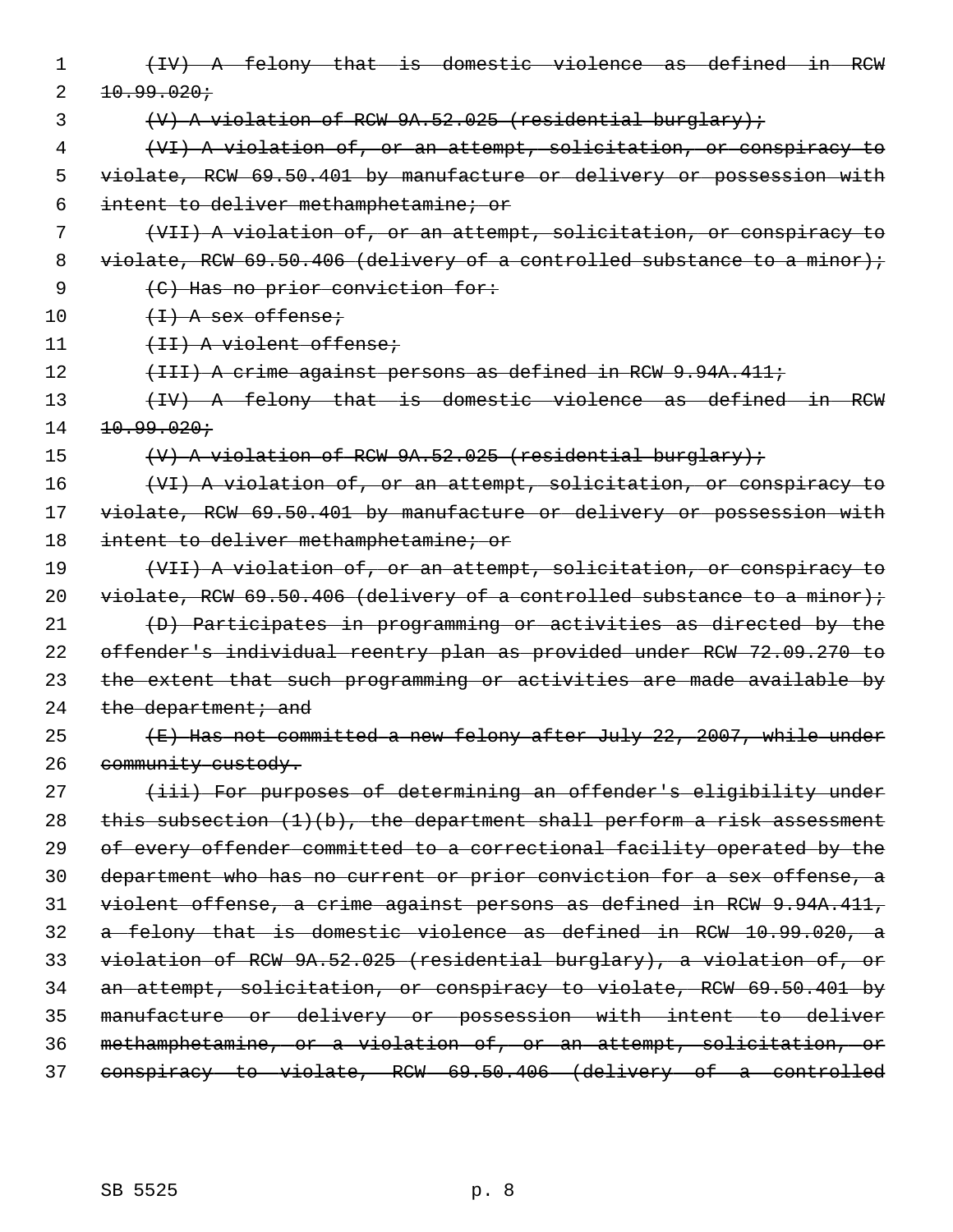1 substance to a minor). The department must classify each assessed offender in one of four risk categories between highest and lowest risk.

 (iv) The department shall recalculate the earned release time and reschedule the expected release dates for each qualified offender under 6 this subsection  $(1)(b)$ .

 (v) This subsection (1)(b) applies retroactively to eligible offenders serving terms of total confinement in a state correctional 9 facility as of July 1, 2003.

10 (vi) This subsection (1)(b) does not apply to offenders convicted after July 1, 2010.

 $(e)$  In no other case shall the aggregate earned release time exceed 13 one-third of the total sentence;

14  $(2)(a)$  A person convicted of a sex offense, a violent offense, any 15 crime against persons under RCW 9.94A.411(2), or a felony offense under chapter 69.50 or 69.52 RCW, may become eligible, in accordance with a 17 program developed by the department, for transfer to community custody in lieu of earned release time pursuant to subsection (1) of this section;

 $(b)$  The department shall, as a part of its program for release to the community in lieu of earned release, require the offender to propose a release plan that includes an approved residence and living arrangement. All offenders with community custody terms eligible for 24 release to community custody in lieu of earned release shall provide an approved residence and living arrangement prior to release to the 26 community;

 (c) The department may deny transfer to community custody in lieu of earned release time pursuant to subsection (1) of this section if the department determines an offender's release plan, including proposed residence location and living arrangements, may violate the conditions of the sentence or conditions of supervision, place the offender at risk to violate the conditions of the sentence, place the offender at risk to reoffend, or present a risk to victim safety or community safety. The department's authority under this section is independent of any court-ordered condition of sentence or statutory 36 provision regarding conditions for community custody;

37 (d) If the department denies transfer to community custody in lieu of earned early release pursuant to (c) of this subsection, the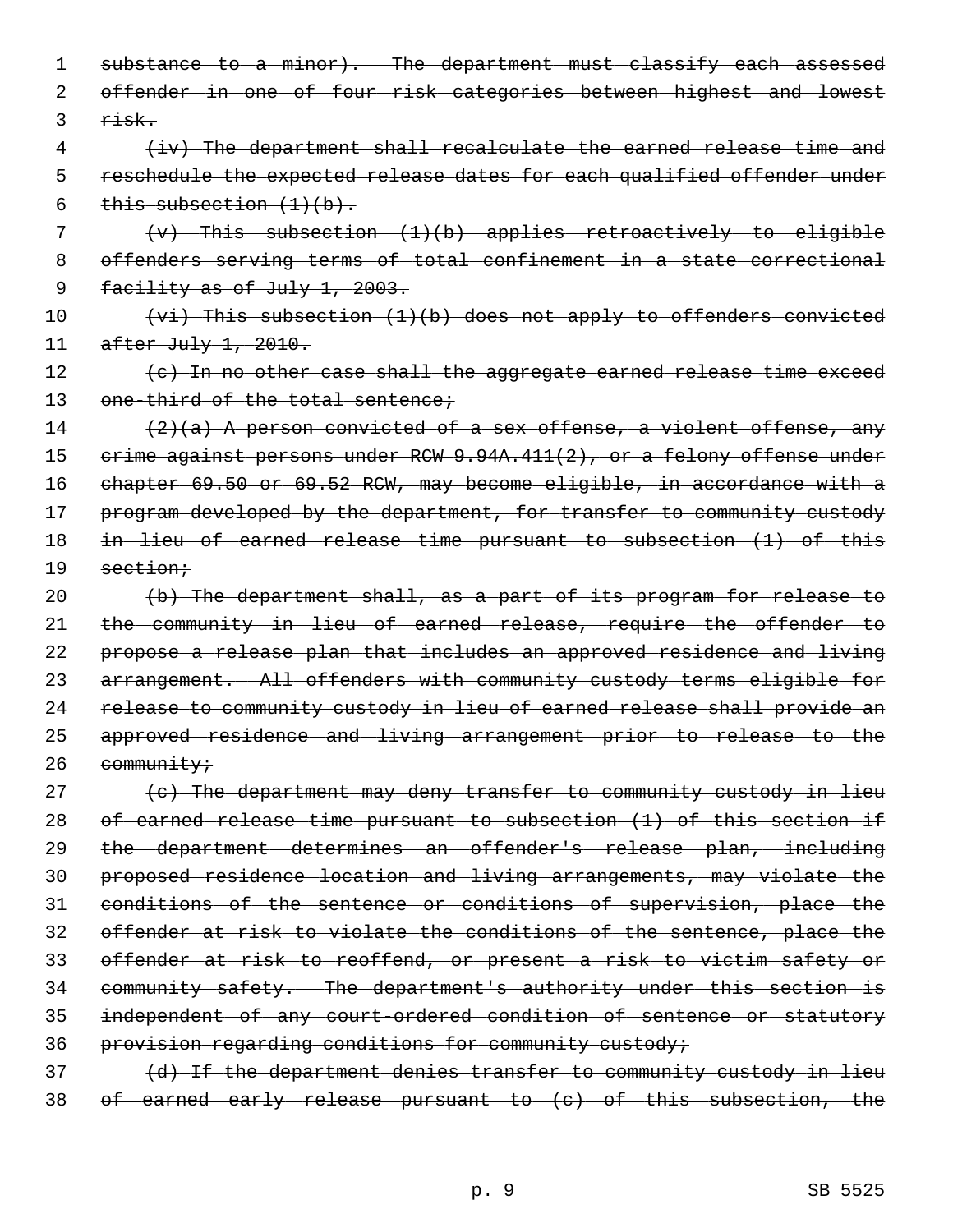department may transfer an offender to partial confinement in lieu of 2 earned early release up to three months. The three months in partial confinement is in addition to that portion of the offender's term of confinement that may be served in partial confinement as provided in this section;

 6 (e) An offender serving a term of confinement imposed under RCW 7 9.94A.670(5)(a) is not eligible for earned release credits under this 8 section;

9  $(3)$ ) An offender may earn early release time as authorized by 10 section 3 of this act.

11 (2) An offender may leave a correctional facility pursuant to an 12 authorized furlough or leave of absence. In addition, offenders may 13 leave a correctional facility when in the custody of a corrections 14 officer or officers;

15  $((+4))$   $(3)(a)$  The secretary may authorize an extraordinary medical 16 placement for an offender when all of the following conditions exist:

17 (i) The offender has a medical condition that is serious enough to 18 require costly care or treatment;

19 (ii) The offender poses a low risk to the community because he or 20 she is physically incapacitated due to age or the medical condition; 21 and

22 (iii) Granting the extraordinary medical placement will result in 23 a cost savings to the state.

24 (b) An offender sentenced to death or to life imprisonment without 25 the possibility of release or parole is not eligible for an 26 extraordinary medical placement.

27 (c) The secretary shall require electronic monitoring for all 28 offenders in extraordinary medical placement unless the electronic 29 monitoring equipment interferes with the function of the offender's 30 medical equipment or results in the loss of funding for the offender's 31 medical care. The secretary shall specify who shall provide the 32 monitoring services and the terms under which the monitoring shall be 33 performed.

34 (d) The secretary may revoke an extraordinary medical placement 35 under this subsection at any time.

36 (e) Persistent offenders are not eligible for extraordinary medical 37 placement;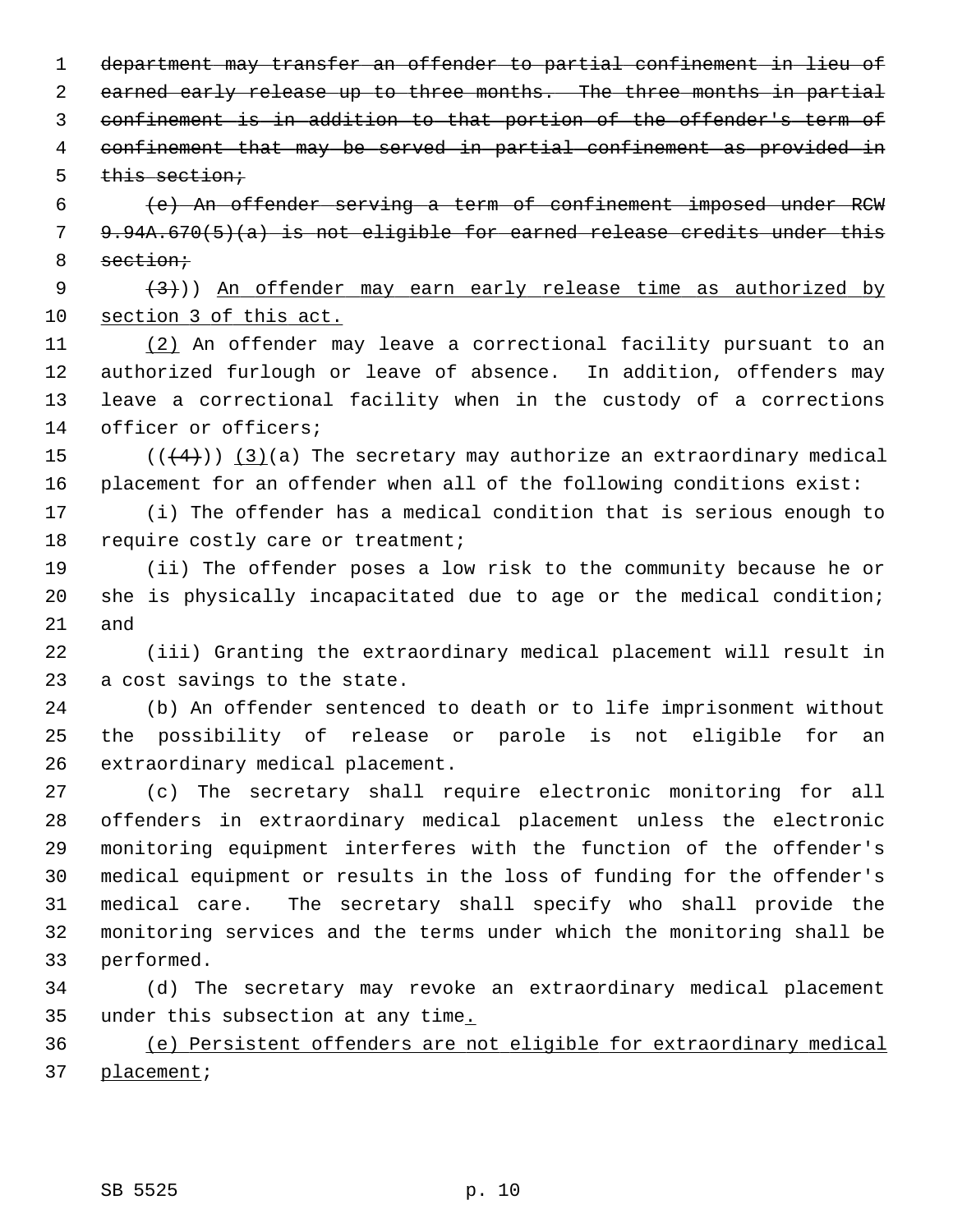1  $((+5))$   $(4)$  The governor, upon recommendation from the clemency and 2 pardons board, may grant an extraordinary release for reasons of 3 serious health problems, senility, advanced age, extraordinary 4 meritorious acts, or other extraordinary circumstances;

 $5$  (( $(6)$ )) (5) No more than the final six months of the offender's 6 term of confinement may be served in partial confinement designed to 7 aid the offender in finding work and reestablishing himself or herself 8 in the community. This is in addition to that period of earned early 9 release time that may be exchanged for partial confinement pursuant to 10  $((\text{subsection} (2))$  section  $3(5)(d)$  of this  $((\text{section}))$  act;

11  $((\langle 7 \rangle)(6)$  The governor may pardon any offender;

12  $((+8))$   $(7)$  The department may release an offender from confinement 13 any time within ten days before a release date calculated under this 14 section;

15  $((+9))$  (8) An offender may leave a correctional facility prior to 16 completion of his or her sentence if the sentence has been reduced as 17 provided in RCW 9.94A.870; and

18  $((+10))$  (9) Notwithstanding any other provisions of this section, 19 an offender sentenced for a felony crime listed in RCW 9.94A.540 as 20 subject to a mandatory minimum sentence of total confinement shall not 21 be released from total confinement before the completion of the listed 22 mandatory minimum sentence for that felony crime of conviction unless 23 allowed under RCW 9.94A.540((<del>, however persistent offenders are not</del> 24 eligible for extraordinary medical placement)).

25 NEW SECTION. **Sec. 3.** A new section is added to chapter 9.94A RCW 26 to read as follows:

27 (1) The term of the sentence of an offender committed to a 28 correctional facility operated by the department may be reduced by 29 earned release time in accordance with procedures that shall be 30 developed and adopted by the correctional agency having jurisdiction in 31 which the offender is confined. The earned release time shall be for 32 good behavior and good performance, as determined by the correctional 33 agency having jurisdiction. The correctional agency shall not credit 34 the offender with earned release credits in advance of the offender 35 actually earning the credits. Any program established pursuant to this 36 section shall allow an offender to earn early release credits for 37 presentence incarceration. If an offender is transferred from a county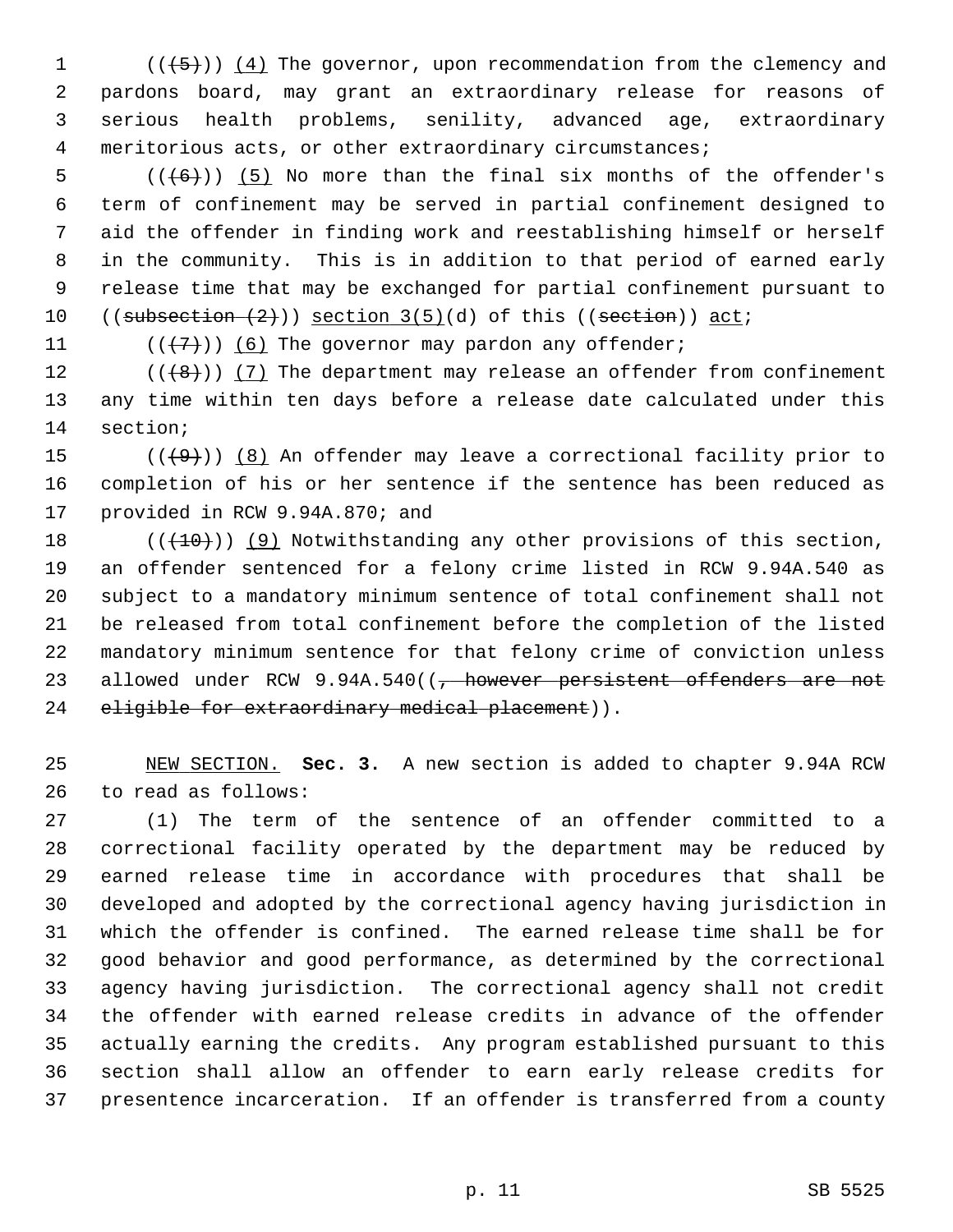1 jail to the department, the administrator of a county jail facility 2 shall certify to the department the amount of time spent in custody at 3 the facility and the amount of earned release time.

 4 (2) An offender who has been convicted of a felony committed after 5 July 23, 1995, that involves any applicable deadly weapon enhancements 6 under RCW 9.94A.533 (3) or (4), or both, shall not receive any good 7 time credits or earned release time for that portion of his or her 8 sentence that results from any deadly weapon enhancements.

9 (3) An offender may earn early release time as follows:

10 (a) In the case of an offender convicted of a serious violent 11 offense, or a sex offense that is a class A felony, committed on or 12 after July 1, 1990, and before July 1, 2003, the aggregate earned 13 release time may not exceed fifteen percent of the sentence.

14 (b) In the case of an offender convicted of a serious violent 15 offense, or a sex offense that is a class A felony, committed on or 16 after July 1, 2003, the aggregate earned release time may not exceed 17 ten percent of the sentence.

18 (c) An offender is qualified to earn up to fifty percent of 19 aggregate earned release time if he or she:

20 (i) Is not classified as an offender who is at a high risk to 21 reoffend as provided in subsection (4) of this section;

22 (ii) Is not confined pursuant to a sentence for:

23 (A) A sex offense;

24 (B) A violent offense;

25 (C) A crime against persons as defined in RCW 9.94A.411;

26 (D) A felony that is domestic violence as defined in RCW 10.99.020;

27 (E) A violation of RCW 9A.52.025 (residential burglary);

28 (F) A violation of, or an attempt, solicitation, or conspiracy to 29 violate, RCW 69.50.401 by manufacture or delivery or possession with 30 intent to deliver methamphetamine; or

31 (G) A violation of, or an attempt, solicitation, or conspiracy to 32 violate, RCW 69.50.406 (delivery of a controlled substance to a minor);

33 (iii) Has no prior conviction for the offenses listed in (c)(ii) of 34 this subsection;

35 (iv) Participates in programming or activities as directed by the 36 offender's individual reentry plan as provided under RCW 72.09.270 to 37 the extent that such programming or activities are made available by 38 the department; and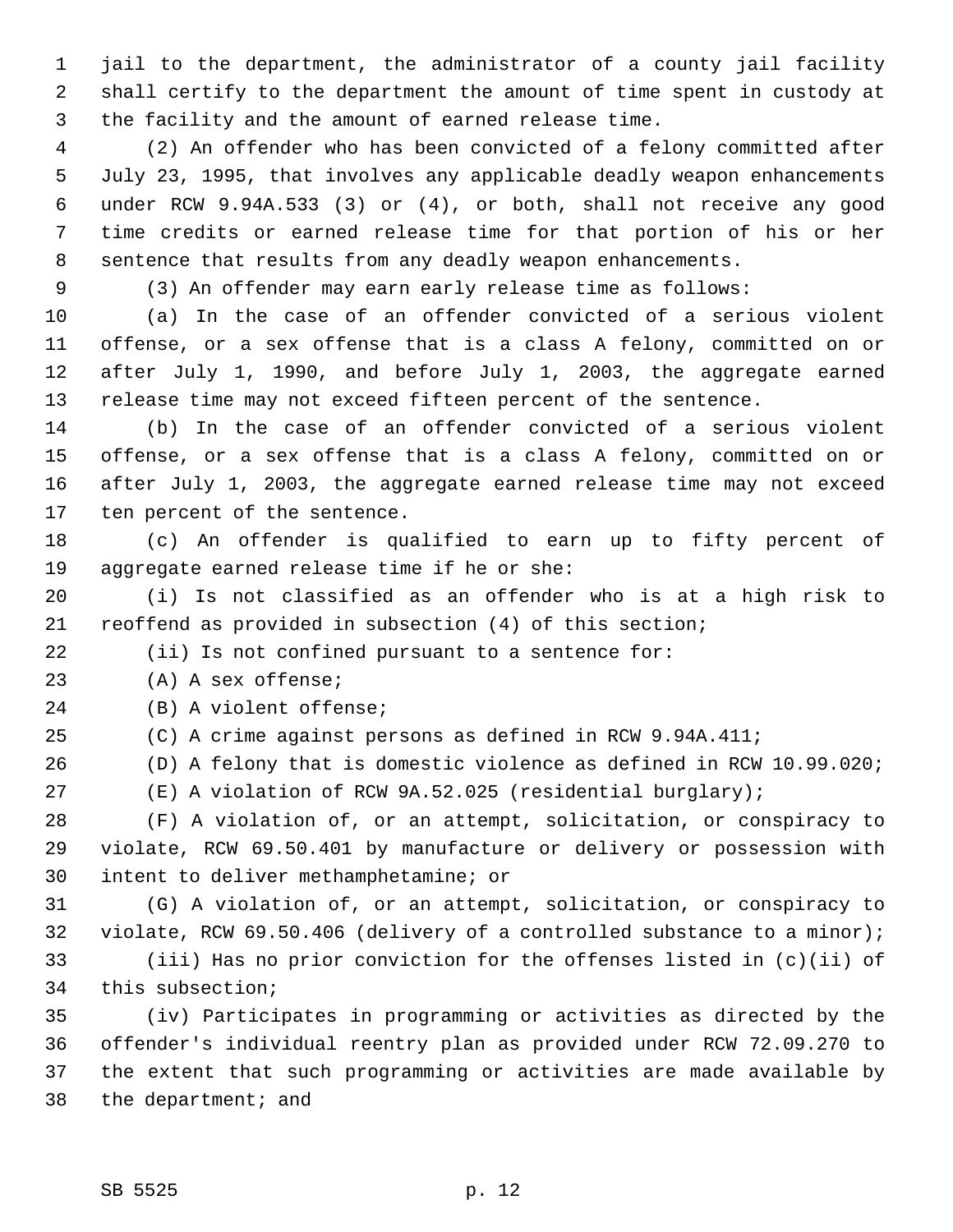1 (v) Has not committed a new felony after July 22, 2007, while under 2 community custody.

 3 (d) In no other case shall the aggregate earned release time exceed 4 one-third of the total sentence.

 5 (4) The department shall perform a risk assessment of each offender 6 who may qualify for earned early release under subsection (3)(c) of 7 this section utilizing the risk assessment tool recommended by the 8 Washington state institute for public policy. Subsection (3)(c) of 9 this section does not apply to offenders convicted after July 1, 2010.

10 (5)(a) A person who is eligible for earned early release as 11 provided in this section and who is convicted of a sex offense, a 12 violent offense, any crime against persons under RCW 9.94A.411(2), or 13 a felony offense under chapter 69.50 or 69.52 RCW, shall be transferred 14 to community custody in lieu of earned release time;

15 (b) The department shall, as a part of its program for release to 16 the community in lieu of earned release, require the offender to 17 propose a release plan that includes an approved residence and living 18 arrangement. All offenders with community custody terms eligible for 19 release to community custody in lieu of earned release shall provide an 20 approved residence and living arrangement prior to release to the 21 community;

22 (c) The department may deny transfer to community custody in lieu 23 of earned release time if the department determines an offender's 24 release plan, including proposed residence location and living 25 arrangements, may violate the conditions of the sentence or conditions 26 of supervision, place the offender at risk to violate the conditions of 27 the sentence, place the offender at risk to reoffend, or present a risk 28 to victim safety or community safety. The department's authority under 29 this section is independent of any court-ordered condition of sentence 30 or statutory provision regarding conditions for community custody;

31 (d) If the department is unable to approve the offender's release 32 plan, the department may:

33 (i) Transfer an offender to partial confinement in lieu of earned 34 early release for a period not to exceed three months. The three 35 months in partial confinement is in addition to that portion of the 36 offender's term of confinement that may be served in partial 37 confinement as provided in this section;